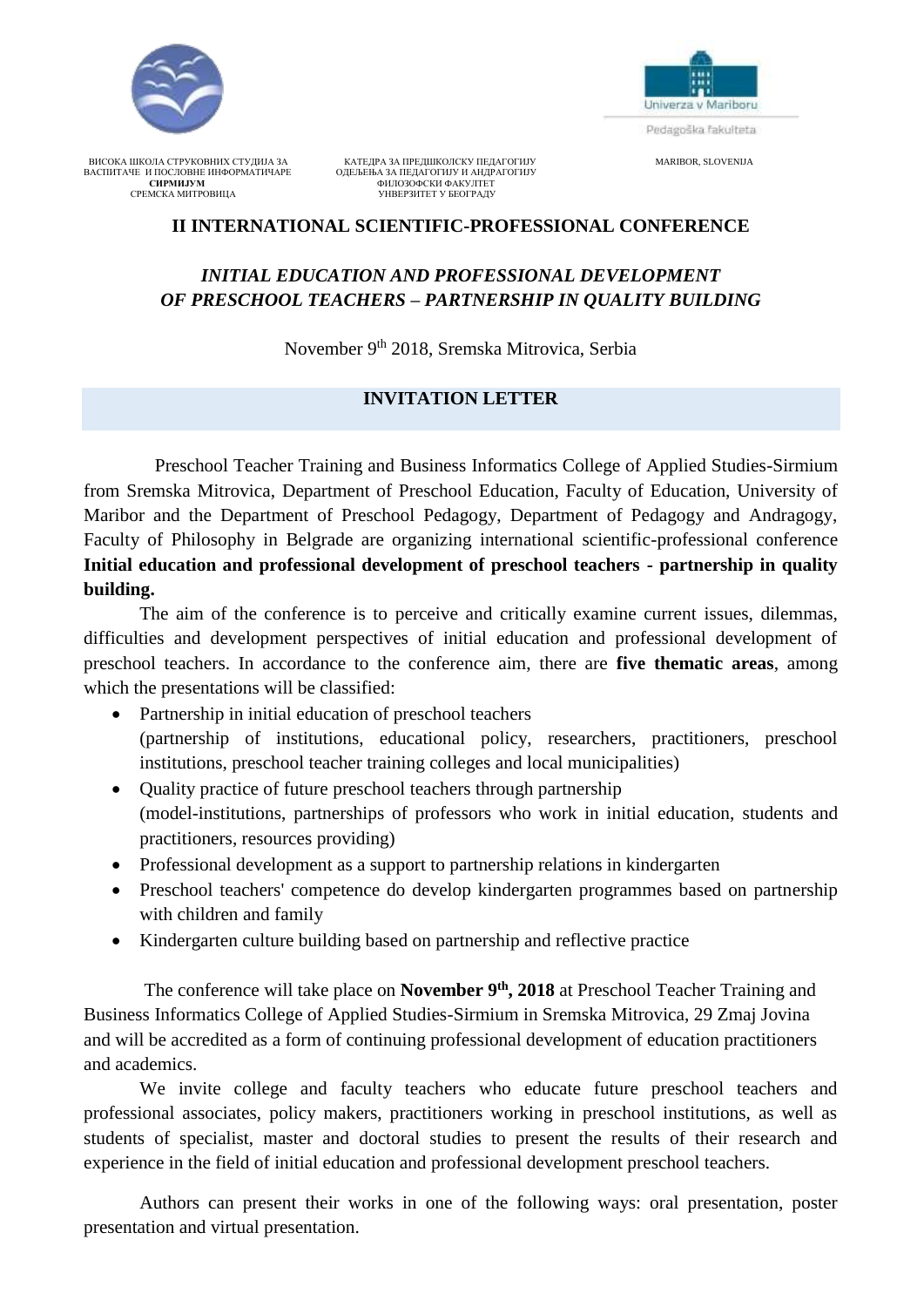



ВИСОКА ШКОЛА СТРУКОВНИХ СТУДИЈА ЗА КАТЕДРА ЗА ПРЕДШКОЛСКУ ПЕДАГОГИЈУ МА КЛЕДО МАКЈВОР, SLOVENIJA ВАСПИТАЧЕ И ПОСЛОВНЕ ИНФОРМАТИЧАРЕ ОДЕЉЕЊА ЗА ПЕДАГОГИЈУ И АНДРАГОГИЈУ ВАСПИТАЧЕ И ПОСЛОВНЕ ИНФОРМАТИЧАРЕ ОДЕЉЕЊА ЗА ПЕДАГОГИЈУ И АНДРАГОГИЈУ **СИРМИЈУМ** ФИЛОЗОФСКИ ФАКУЛТЕТ СРЕМСКА МИТРОВИЦА УНВЕРЗИТЕТ У БЕОГРАДУ

Please submit **paper abstract** and **completed registration form** for the participation in the conference before September 10<sup>th</sup>, 2018 to the the following e-mail address: [konferencijasm2018@gmail.com.](mailto:konferencijasm2018@gmail.com) All the abstracts will be reviewed and the authors will be announced about the abstract status no later than September  $30<sup>th</sup>$ , 2018.

We invite authors to indicate the form of presentation in the application form.

Full papers should be sent after the conference, no later than February 1<sup>st</sup>, 2019 at the conference mail: [konferencijasm2018@gmail.com.](mailto:konferencijasm2018@gmail.com) You can find full paper guidance at the following address: [http://sm-vaspitac.edu.rs/?page\\_id=15741](http://sm-vaspitac.edu.rs/?page_id=15741)

**The Book of Abstracts** will be presented to the participants at the conference and published on the website of the School, whereas the **Book of Proceedings** will be published after the Conference. Proceedings from the last year's international scientific-professional conference, will be published until the date of the II International Scientific-Professional Conference.

The conference fee of 4.000,00 RSD per paper, or 2.000,00 RSD for students and participants without the paper, should be paid to the conference opening, based on the invoice issued by the College Accounting. For foreign participants the fee is paid during the registration of participants just prior to the conference. All information regarding registration fee you can get on the phone:  $+381$  22 621 864;  $+381$  22 622 231 (or by e-mail address: [racunovodstvo@sm](mailto:racunovodstvo@sm-vaspitac.edu.rs)[vaspitac.edu.rs\)](mailto:racunovodstvo@sm-vaspitac.edu.rs).

## **Important dates:**

- Submitting a registration form and an abstract until: September 10<sup>th</sup>, 2018
- Notice of acceptance of the abstract until: September 30<sup>th</sup>, 2018
- Deadline for sending a virtual presentation: October  $20<sup>th</sup>$ , 2018
- Program schedule will be sent by: November  $1<sup>st</sup>$ , 2018
- Payment of the fee until: November 1<sup>st</sup>, 2018
- Date of the Conference: November  $9<sup>th</sup>$ , 2018
- Full paper should be sent until: February  $1<sup>st</sup>$ , 2019

To participants, who need accommodation, we recommend the following hotels and their websites (where they can find all the necessary information regarding contact details, prices, reservations):

Hotel "Srem", Fruškogorska bb, Sremska Mitrovica, 022/638-216, hotelsremkpz@gmail.com, www.hotelsrem.com.

Villa "Bela ruža", Stevana Sremca 89a, Sremska Mitrovica, 022/640-400, info@belaruza.co.rs, www.belaruza.co.rs.

"B & B Atrium", Sremska Mitrovica, Kralja Petra I, 5/11, 022/612-613, bbatrium@gmail.com, www.atriumprenociste.rs.

Tourist organization Sremska Mitrovica: [http://tosmomi.rs/.](http://tosmomi.rs/)